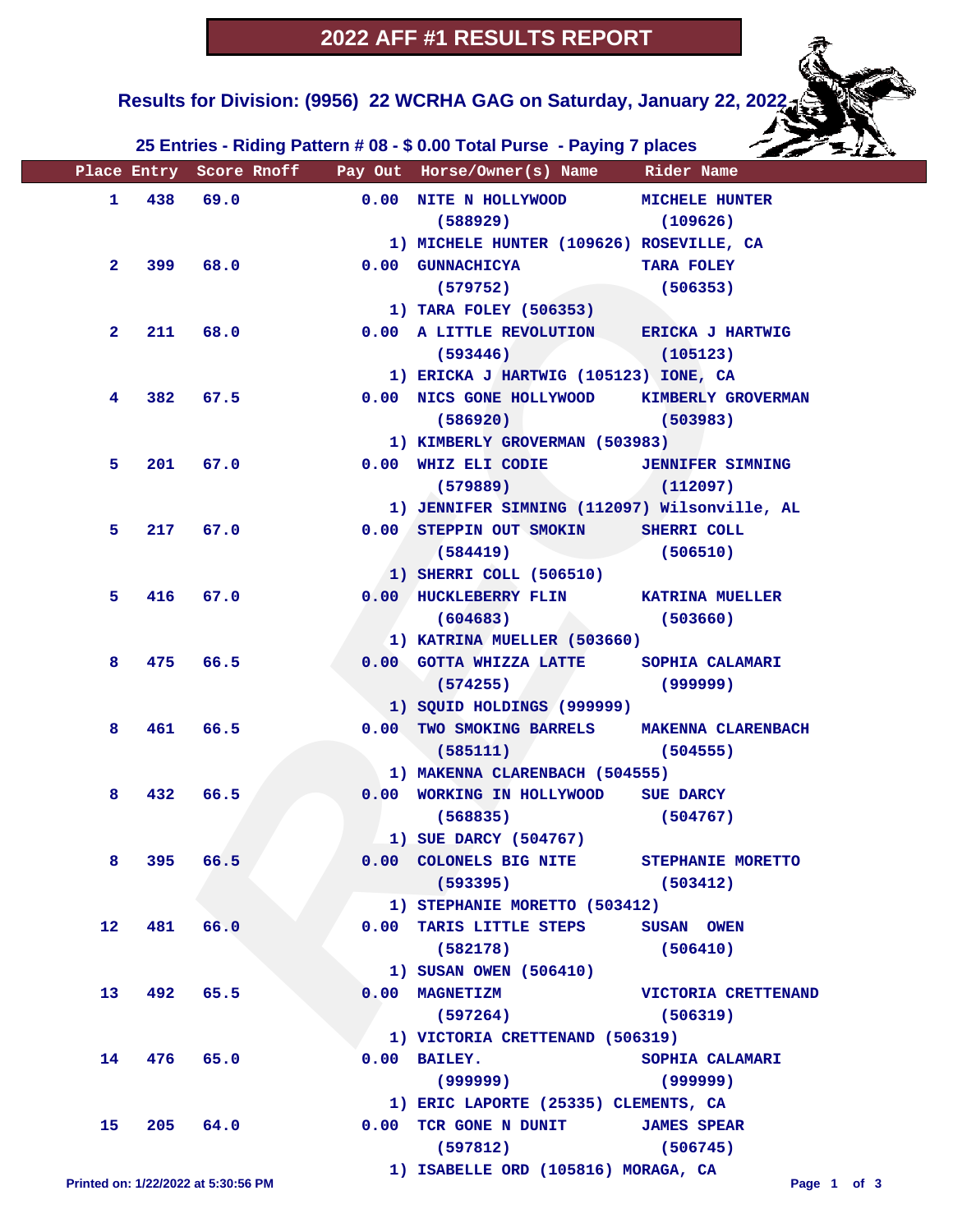### **Results for Division: (9956) 22 WCRHA GAG on Saturday, January 22, 2022**

 **25 Entries - Riding Pattern # 08 - \$ 0.00 Total Purse - Paying 7 places**

|                           |     |          |          | Place Entry Score Rnoff Pay Out Horse/Owner(s) Name Rider Name |          |
|---------------------------|-----|----------|----------|----------------------------------------------------------------|----------|
| 16                        |     | 451 62.0 |          | 0.00 GOTTA SPOOKY CHIC MELISSA BURNETT<br>$(586368)$ (501352)  |          |
|                           |     |          |          | 1) MELISSA BURNETT (501352)                                    |          |
| 17                        |     |          | 398 60.5 | 0.00 SHEZA WIMPY LENA CHRISTINA D SMITH                        |          |
|                           |     |          |          | $(658685)$ (506466)                                            |          |
|                           |     |          |          | 1) CHRISTINA D SMITH (506466)                                  |          |
| 18                        |     | 245 60.0 |          | 0.00 HR SPECIAL LIL WHIZ GNAHMI LANDER                         |          |
|                           |     |          |          | (999999)<br>(551557)                                           |          |
|                           |     |          |          | 1) STEVEN ALLEN (37045)                                        |          |
| 19                        |     |          | 212 58.5 | 0.00 NEVER FORGET SPOOKS SUSAN ATKINSON                        |          |
|                           |     |          |          | $(574256)$ (506305)                                            |          |
|                           |     |          |          | 1) SUSAN ATKINSON (506305)                                     |          |
| 20                        | 249 |          | 56.0     | 0.00 DUNIT IN DOLCE MEGAN MARRON                               |          |
|                           |     |          |          | $(999999)$ (999999)                                            |          |
|                           |     |          |          | 1) MEGAN MARRON (999999)                                       |          |
| 21                        | 462 |          | 00.0     | 0.00 LITTLE BIT RISKY JODIE R BRIXEY                           |          |
|                           |     |          |          | (578830)                                                       | (31517)  |
|                           |     |          |          | 1) JODIE R BRIXEY (31517) ALTAVILLE, CA                        |          |
| 21                        | 216 | 00.0     |          | 0.00 COLL ME SMOKE OLENA CHRIS COLL                            |          |
|                           |     |          |          | (999999)                                                       | (505540) |
|                           |     |          |          | 1) SHERRI COLL (506510)                                        |          |
| 21                        | 231 | 00.0     |          | 0.00 BUC STAR DUSTER TESS HAGUE                                |          |
|                           |     |          |          | (525382)                                                       | (999999) |
|                           |     |          |          | 1) SHELDA MAGISTRI (98412) HOUSTON, TX                         |          |
| 21                        |     | 215 00.0 |          | 0.00 A VINTAGE WHIZ JULIE CLEMENTS                             |          |
|                           |     |          |          | $(599467)$ (506711)                                            |          |
|                           |     |          |          | 1) JULIE CLEMENTS (506711)                                     |          |
| 21                        | 241 | 00.0     |          | 0.00 CROMED TRASH CHLOE LARSON                                 |          |
|                           |     |          |          | $(589084)$ (502402)                                            |          |
|                           |     |          |          | 1) LARSON PERFORMANCE HORSES INC (83675) IONE, CA              |          |
|                           |     |          |          |                                                                |          |
|                           |     |          |          |                                                                |          |
| Amount due to NRHA = 0.00 |     |          |          |                                                                |          |
| Show Secretary: _         |     |          |          |                                                                |          |
|                           |     |          |          |                                                                |          |
|                           |     |          |          |                                                                |          |
|                           |     |          |          |                                                                |          |
|                           |     |          |          |                                                                |          |
|                           |     |          |          |                                                                |          |

#### **Amount due to NRHA = 0.00 Show Secretary: \_\_\_\_\_\_\_\_\_\_\_\_\_\_\_\_\_\_\_\_\_\_\_\_\_\_\_\_\_\_\_\_\_\_**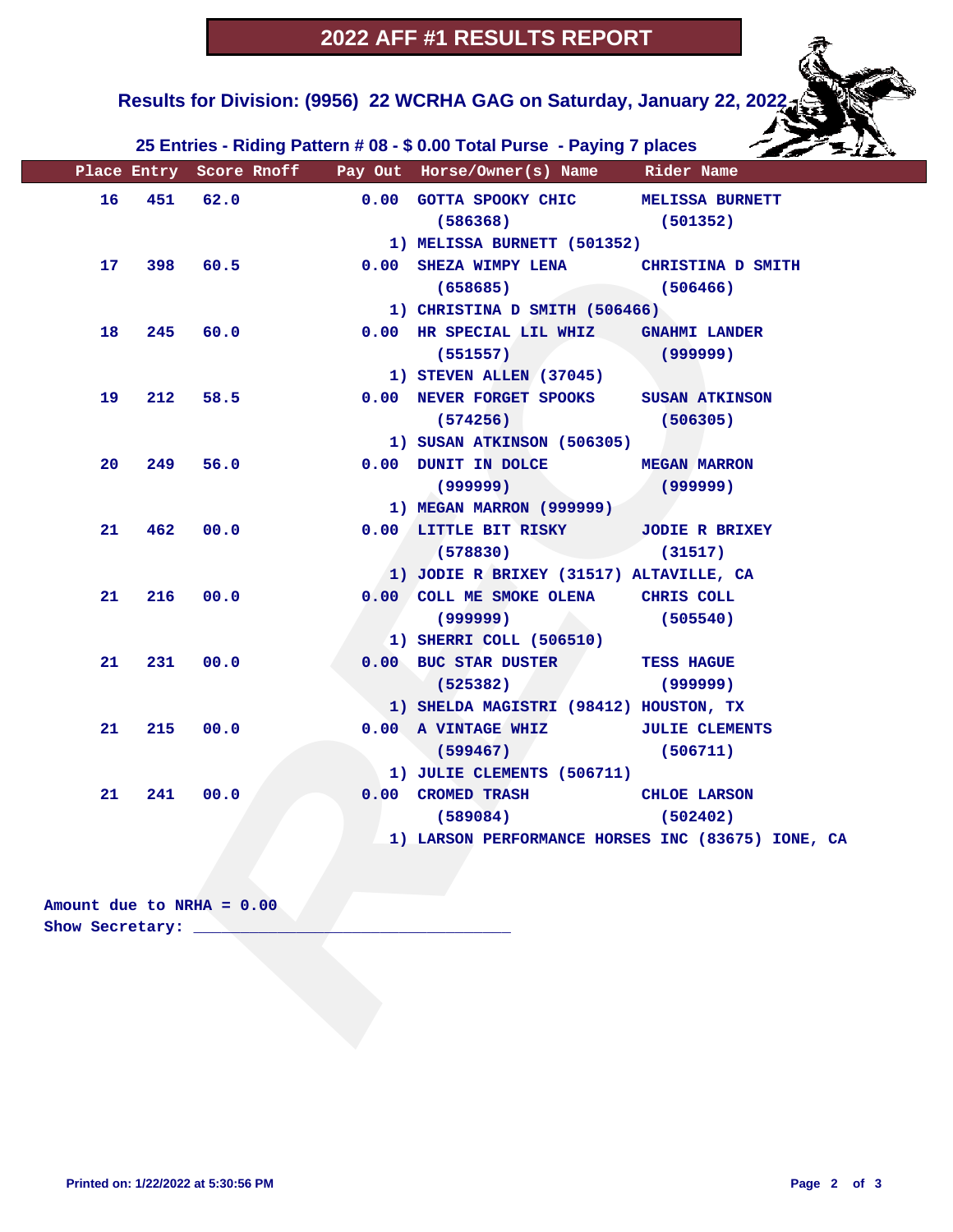### **2022 AFF #1 RESULTS REPORT**

 **NRHA Calculations for Division: (9956) 22 WCRHA GAG on Saturday, January 22** 

| Entry Fee             |             | 15.00  |  |
|-----------------------|-------------|--------|--|
| <b>Total Entries</b>  | $\mathbf x$ | 25     |  |
|                       | ÷.          |        |  |
| (A) Gross Entry Fees  |             | 375.00 |  |
| Trophy Cost           |             | 0.00   |  |
| (B) Gross Entry Fees  | $=$         | 375.00 |  |
|                       |             |        |  |
| (C) Due to NRHA [ 0%] | Ξ           | 0.00   |  |
| (D) Net Entry Fees    |             | 375.00 |  |
| (E) Retainage         |             | 375.00 |  |
|                       | =           |        |  |
| (F) Amount To Purse   |             | 0.00   |  |
| Added Money           | ٠           | 0.00   |  |
|                       | =           |        |  |
| Total Purse           |             | 0.00   |  |
|                       |             |        |  |
|                       |             |        |  |
|                       |             |        |  |
|                       |             |        |  |
|                       |             |        |  |
|                       |             |        |  |
|                       |             |        |  |
|                       |             |        |  |
|                       |             |        |  |
|                       |             |        |  |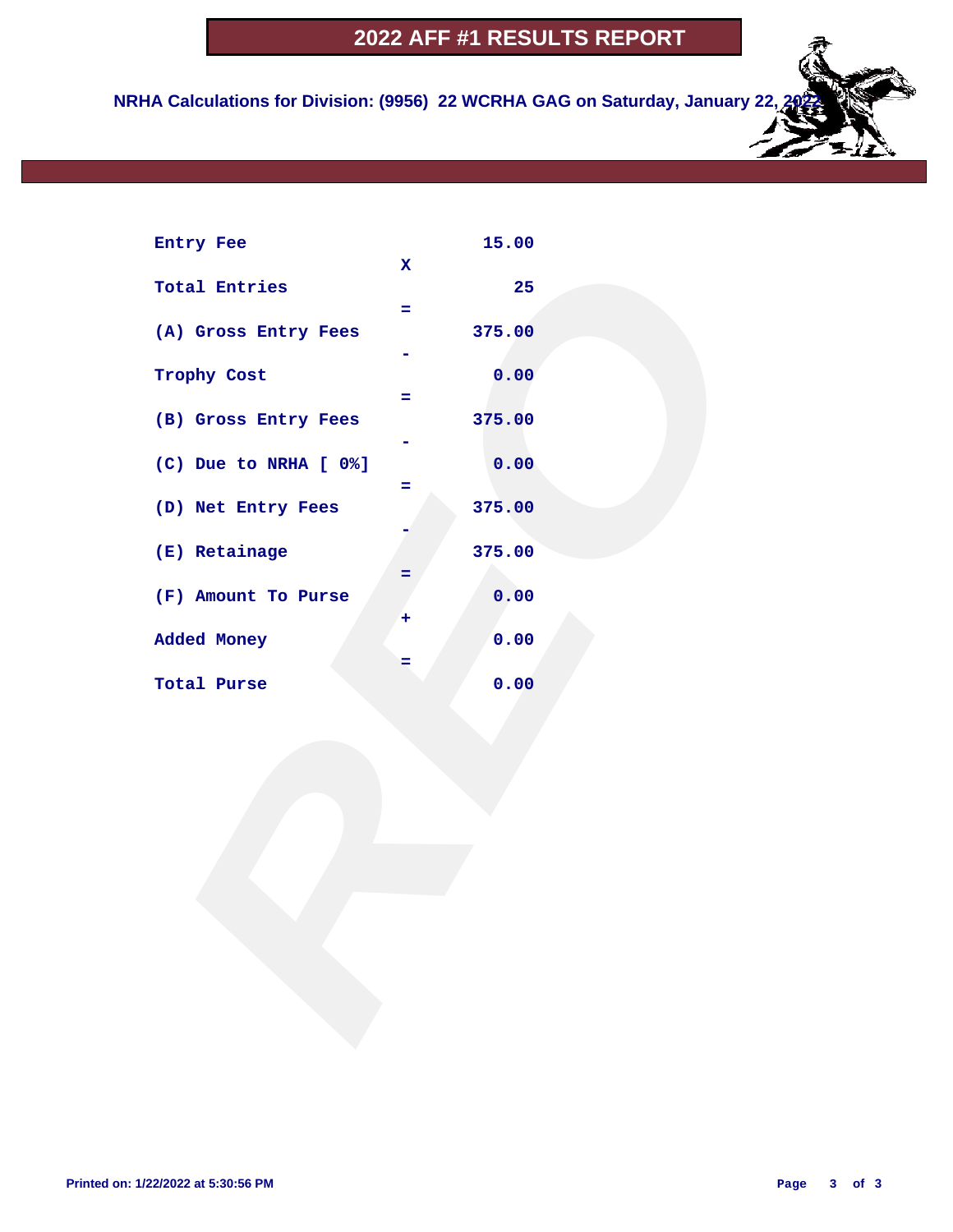|                         |      | Event: 2022 WCRHA AFF #1<br>Maneuver Scores: -1 1/2 Extremely Poor -1 Very Poor -1/2 Poor 0 Correct +1/2 Good +1 Very Good +1 1/2 Excellent |                                |                          |                      | Date: 1/22/2022 | Class: 10      |                 |                |   |                  | Pattern: 08 |
|-------------------------|------|---------------------------------------------------------------------------------------------------------------------------------------------|--------------------------------|--------------------------|----------------------|-----------------|----------------|-----------------|----------------|---|------------------|-------------|
|                         |      | MANEUVER DESCRIPTION<br>MANEUVER                                                                                                            | LS<br>1                        | <b>RS</b><br>$\tilde{2}$ | RCFSF<br>3           | LCFSF<br>4      | LRB<br>5       | <b>RRB</b><br>6 | S&B<br>7       | 8 | PENALTY<br>TOTAL |             |
| DRAW                    | EXH# | PENALTY                                                                                                                                     |                                |                          |                      |                 |                |                 |                |   |                  | SCORE       |
| 1a                      | 475  | SCORE                                                                                                                                       | $\sim$                         |                          |                      |                 | 68             | $-\frac{1}{2}$  |                |   |                  | 66.         |
| DRAW                    | EXH# | PENALTY                                                                                                                                     |                                |                          |                      |                 |                |                 | bbh            |   |                  | SCORE       |
| $\mathbb{1}$            | 461  | SCORE                                                                                                                                       |                                | 19                       | $-\frac{1}{2}$       | $\Delta$        |                |                 | 67.            |   |                  |             |
| DRAW                    | EXH# | PENALTY                                                                                                                                     |                                |                          |                      |                 |                |                 |                |   |                  | SCORE       |
| 2                       | 231  | SCORE                                                                                                                                       | $-1/2$                         |                          | $-\frac{1}{2}$       |                 | $-l$           |                 |                |   |                  |             |
| DRAW                    | EXH# | PENALTY                                                                                                                                     |                                | $\sqrt{2}$               |                      | $\mathfrak{D}$  |                |                 |                |   |                  | SCORE       |
| $\overline{\mathbf{3}}$ | 416  | SCORE                                                                                                                                       |                                |                          | $-\frac{1}{2}$<br>39 |                 |                |                 |                |   | $2\frac{1}{2}$   |             |
| DRAW                    | EXH# | PENALTY                                                                                                                                     |                                |                          | 2                    |                 |                |                 |                |   |                  | SCORE       |
| 4                       | 217  | SCORE                                                                                                                                       |                                | /2<br>69                 | $-\frac{1}{2}$       |                 | $-\frac{1}{2}$ |                 | $-\frac{1}{2}$ |   | $\frac{1}{2}$    |             |
| DRAW                    | EXH# | PENALTY                                                                                                                                     |                                |                          |                      |                 |                |                 |                |   |                  | SCORE       |
|                         |      | SCORE                                                                                                                                       | <b>Service</b>                 | $^{-1}/2$                |                      | sense.          |                |                 |                |   |                  |             |
| 5                       | 215  |                                                                                                                                             | 69                             |                          | 68                   |                 |                |                 |                |   |                  |             |
| DRAW                    | EXH# | PENALTY                                                                                                                                     |                                |                          |                      |                 |                |                 |                |   |                  | SCORE       |
| 6                       | 451  | SCORE                                                                                                                                       | $-\frac{1}{2}$                 |                          |                      | ÷               |                |                 | $\sim$         |   | $\mathcal{D}$    | 62          |
|                         |      |                                                                                                                                             |                                | 69                       |                      | 67              | 66             | 65              | b <sup>L</sup> |   |                  | SCORE       |
| DRAW                    | EXH# | PENALTY                                                                                                                                     | C                              |                          |                      |                 |                |                 | Z              |   | Ō                |             |
| 7                       | 216  | SCORE                                                                                                                                       | $\overline{\phantom{a}}$<br>69 | $-1\frac{1}{2}$          |                      | 2<br>66         | $-\frac{1}{2}$ |                 |                |   |                  |             |
| DRAW                    | EXH# | PENALTY                                                                                                                                     |                                |                          | P2                   |                 |                |                 |                |   |                  | SCORE       |
| $\, 8$                  | 395  | SCORE                                                                                                                                       | O                              |                          | $-\gamma_1$          |                 |                |                 | -              |   | 2                | bd          |
|                         |      |                                                                                                                                             |                                |                          |                      |                 | 69             |                 | 6812           |   |                  | SCORE       |
| DRAW                    | EXH# | PENALTY                                                                                                                                     |                                |                          |                      |                 |                | $\times$        |                |   | y                |             |
| 9                       | 211  | SCORE                                                                                                                                       |                                | $\sim$<br>69             | ◠                    | ◯               |                | Õ               |                |   |                  |             |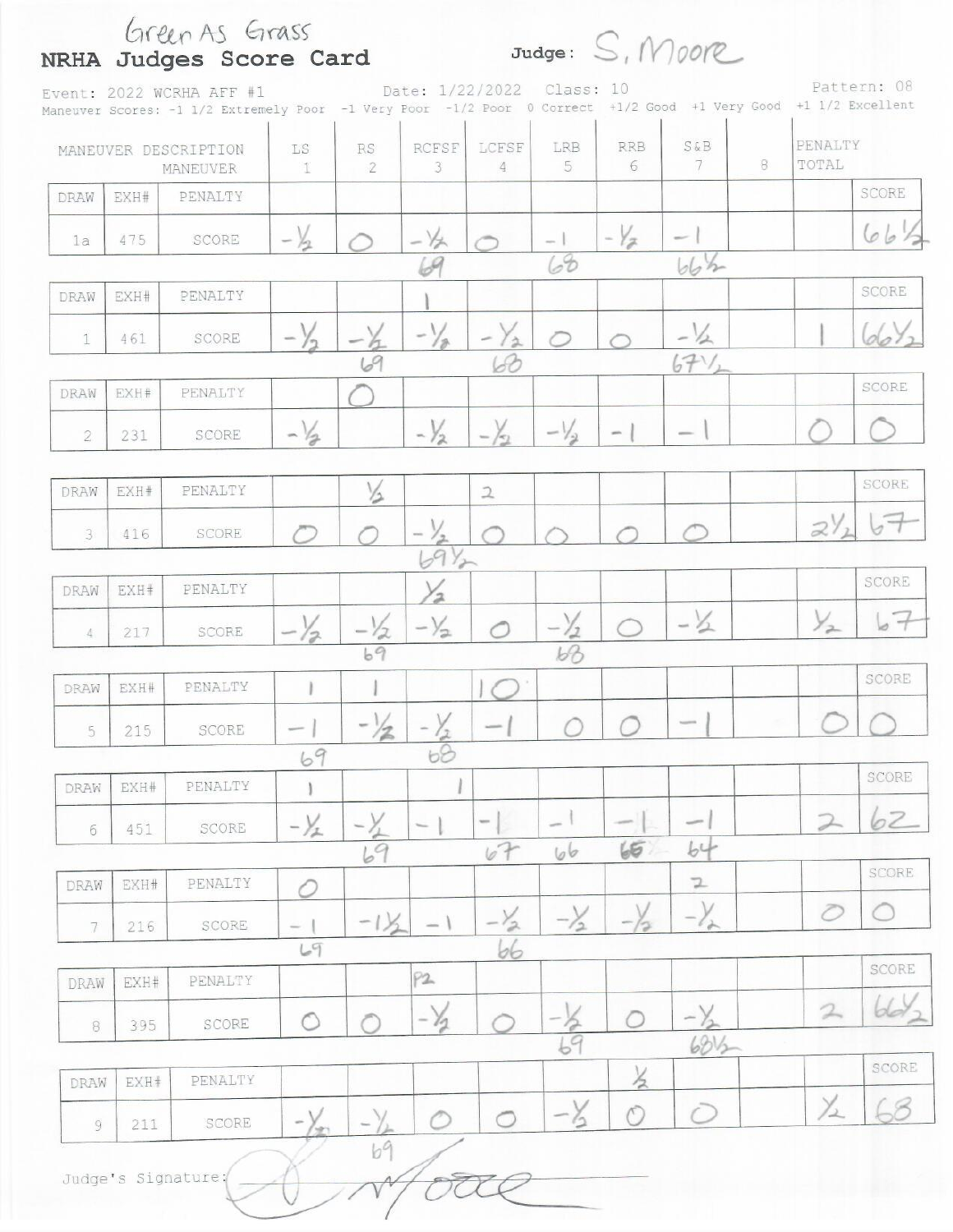# NRHA Judges Score Card

 $Judge: S, MODE$ 

Event: 2022 WCRHA AFF #1 Date: 1/22/2022 Class: 10 Pattern: 08<br>Maneuver Scores: -1 1/2 Extremely Poor -1 Very Poor -1/2 Poor 0 Correct +1/2 Good +1 Very Good +1 1/2 Excellent Pattern: 08

|             |                  | MANEUVER<br>DESCRIPTION<br>MANEUVER | LS<br>$\mathbb{1}$          | $\mathbb{R}\mathcal{S}$<br>$\overline{2}$ | RCFSF<br>3               | LCFSF<br>$\overline{4}$ | LRB<br>5       | <b>RRB</b><br>6                  | $S\&B$<br>7              | 8 | PENALTY<br>TOTAL    |       |
|-------------|------------------|-------------------------------------|-----------------------------|-------------------------------------------|--------------------------|-------------------------|----------------|----------------------------------|--------------------------|---|---------------------|-------|
| DRAW        | EXH#             | PENALTY                             |                             | Yı                                        |                          |                         | 3              | $\mathbf{2}$                     | $\mathcal{Z}$            |   |                     | SCORE |
| 10          | 249              | SCORE                               | $\mathbf{w}^{(t)}$          | $\frac{1}{2}$                             |                          | $-\frac{1}{2}$          | $\sim$         | ÷                                | - 1                      |   | 71                  | 56    |
|             |                  |                                     | 69                          |                                           | 67                       |                         |                | 6412                             | $63V_{+}$                |   |                     |       |
| DRAW        | EXH#             | PENALTY                             |                             |                                           |                          |                         |                |                                  |                          |   |                     | SCORE |
| 11          | 205              | SCORE                               | $-\frac{1}{2}$              | $-\frac{1}{2}$                            | $\sim$                   | m.                      | $-\frac{1}{d}$ | i.<br>$\frac{1}{\sigma^2}$       | $\sim$                   |   |                     | 64    |
|             |                  |                                     |                             | 69                                        | 68                       | 67                      |                | 66                               |                          |   |                     |       |
| DRAW        | EXH#             | PENALTY                             |                             |                                           |                          |                         |                |                                  |                          |   |                     | SCORE |
| 12          | 201              | SCORE                               |                             |                                           |                          |                         | $-1$           | $\mu$                            | $-\frac{1}{2}$           |   |                     | 67    |
|             |                  |                                     |                             | $69\%$                                    |                          |                         |                | $67\frac{1}{2}$                  |                          |   |                     |       |
| DRAW        | EXH#             | PENALTY                             |                             | YL                                        |                          | 1/2                     |                |                                  |                          |   |                     | SCORE |
| 13          | 212              | SCORE                               | $-1$                        | $-\frac{1}{2}$                            | $-1$                     | <b>SOF</b>              | 1.<br>$\sim$   | $-1/2$                           | $\overline{\phantom{a}}$ |   | $4\frac{1}{2}$      | 5812  |
|             |                  |                                     | 69                          |                                           |                          | $66V_{2}$               |                | 64                               | 63                       |   |                     |       |
| DRAW        | EXH#             | PENALTY                             |                             |                                           |                          |                         |                |                                  |                          |   |                     | SCORE |
| 14          | 438              | SCORE                               | $-\sqrt{2}$                 | $-\frac{1}{2}$                            |                          |                         |                |                                  |                          |   |                     | 69    |
|             |                  |                                     |                             | 69                                        |                          |                         |                |                                  |                          |   |                     | SCORE |
| DRAW        | EXH#             | PENALTY                             | $\frac{1}{2}$               |                                           |                          |                         | P              |                                  |                          |   |                     |       |
| 15          | 492              | SCORE                               | $+ \frac{1}{2}$             |                                           |                          |                         | $-\frac{V}{2}$ | $\frac{1}{2}$<br>$b\overline{9}$ |                          |   | $\mathcal{Q}$<br>'ə | 05    |
|             | EXH#             | PENALTY                             |                             |                                           |                          | 70                      |                |                                  |                          |   |                     | SCORE |
| DRAW        |                  |                                     | $\lambda$                   | $\sim$ $\lambda$                          | 12                       |                         |                |                                  |                          |   | $\times$            | $68$  |
| 16          | 399              | SCORE                               | $-12$                       | ÷<br>69                                   | $\sim$<br>72             |                         |                |                                  |                          |   |                     |       |
| DRAW        | $\mbox{EXH}\,\#$ | PENALTY                             |                             |                                           | P2                       |                         |                |                                  |                          |   |                     | SCORE |
| 17          | 398              | SCORE                               | $-\frac{1}{2}$              |                                           |                          |                         |                | $\sim$                           |                          |   | 4                   | 60,   |
|             |                  |                                     |                             |                                           | $b$ <sup>2</sup>         |                         |                | 65%                              | $64V_2$                  |   |                     |       |
| DRAW        | EXH#             | PENALTY                             |                             |                                           |                          | $\mathcal Z$            |                |                                  |                          |   |                     | SCORE |
| 18          | 241              | SCORE                               | – <u>V</u>                  |                                           |                          | $-\frac{1}{2}$          |                |                                  |                          |   |                     |       |
|             |                  |                                     |                             | $\frac{1}{69}$                            |                          |                         |                |                                  |                          |   |                     | SCORE |
| <b>DRAW</b> | EXH#             | PENALTY                             |                             |                                           |                          |                         |                |                                  |                          |   |                     |       |
| 19          | 382              | SCORE                               | $\tilde{\phantom{a}}$<br>12 | $\circ$                                   | $\overline{\phantom{a}}$ |                         | $-\lambda$     |                                  | $-1/2$                   |   |                     | 67)   |
|             |                  |                                     |                             |                                           | 69                       |                         |                | 63                               |                          |   |                     |       |
|             |                  | Judge's Signature:                  |                             |                                           |                          |                         |                |                                  |                          |   |                     |       |